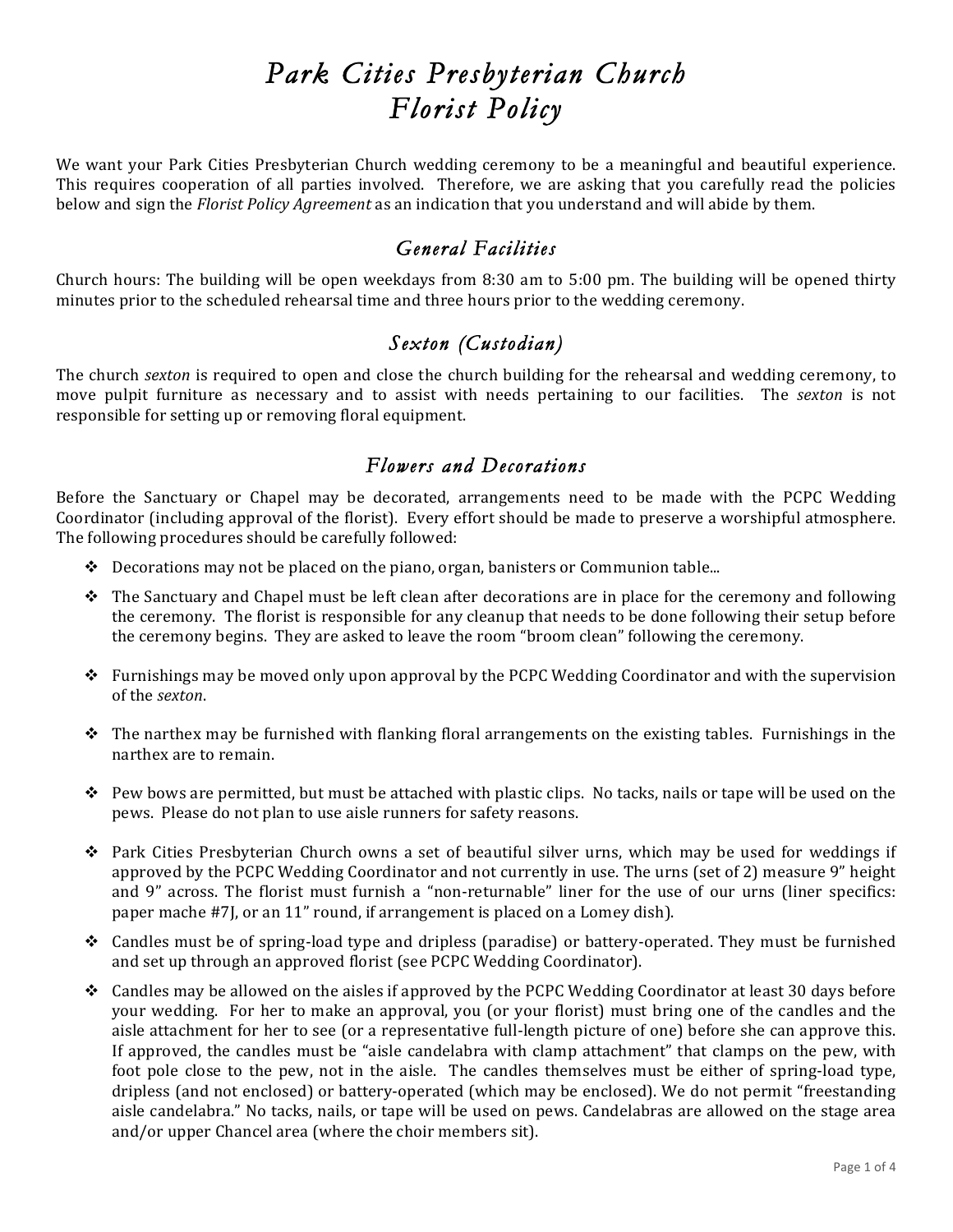- $\div$  The church owns a pair of silver candelabras (7 tiers on each candelabra) and a set of battery-operated tapers for these candelabras. Because the batteries for the tapers are only good for one use, there is a required fee for replenishing these batteries. Please see the PCPC Wedding Coordinator for fee information.
- $\div$  The church owns a set of pillar, battery-operated candles. These candles measure 3.25 (d) by 8" (h). We do not currently own a candelabra(s) to host these candles; however, the bride may bring in her own candelabra to use with the pillar candles upon approval of the PCPC Wedding Coordinator.
- $\div$  The church owns two candlelighter instruments which may be used for all weddings upon approval of the PCPC Wedding Coordinator. However, it is not the responsibility of Park Cities Presbyterian Church to light the candles. All details involved with the lighting of candles must be discussed and approved by the PCPC Wedding Coordinator.
- $\div$  A unity candle, furnished by the florist, may be used in the ceremony. If used, both the bride and groom are asked to sign the *Florist Policy Agreement*, taking responsibility for use and movement of functioning candles. The two taper candles must be of spring-load type and dripless (and provided by an approved florist). A plastic sheet must be placed under the unity candle candelabra to accommodate the larger unity candle in the middle of the candelabra.
- $\div$  The florist is responsible to tear down all floral equipment within one hour immediately following the service. The church is not responsible for any loss or damage of equipment belonging to the florist.
- $\cdot$  The church will not be responsible for any containers left at the church beyond one hour after the actual wedding service. Any additional floral equipment expenses incurred by leaving floral arrangements beyond one hour following the bride's wedding ceremony are not the responsibility of the church.
- $\bullet$  For safety and legal reasons, we do not allow any substance (e.g., rice, birdseed, confetti, potpourri, rose petals,\*\* sparklers or bubbles) to be thrown anywhere on PCPC property. We also do not allow any foreign substance (e.g., paint) to be added to our premises.
- $\div$  It is understood that florists and their employees are prohibited from the use of tobacco or drugs of any kind, alcohol, foul language or discourteous actions on the premises of Park Cities Presbyterian Church. The only exception is that cigarette smoking is allowed in the parking lot. Violation of this regulation will automatically remove the florist from the list of approved florists.

\*\*A flower girl may toss a small handful of white rose petals as she processes down the middle aisle in the Sanctuary.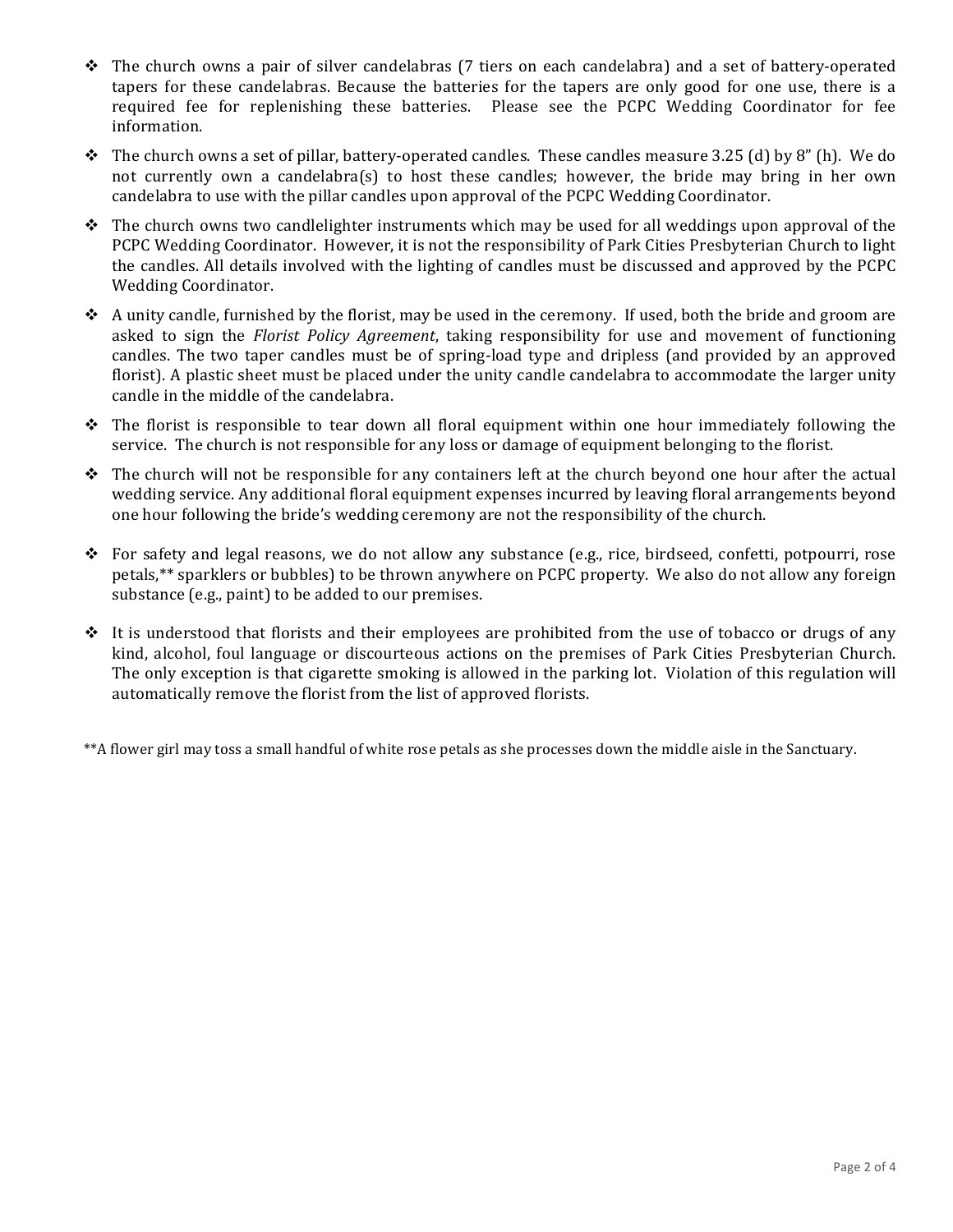## *Church Dimensions & Available Equipment*

#### *Sanctuary*

- $\div$  There are 4 columns of 26 pews, which comfortably seat 8 people to a pew. The Sanctuary will hold approximately 1300 people.
- $\div$  The Communion table measures 60" in width and 32" in depth. You may place a runner on this table with the approval of the PCPC Wedding Coordinator (to use with or without the PCPC cross). You may also place a maximum of 8 PCPC pillar (battery-operated) candles on the communion table if your runner is sufficiently padded and meets with the approval of the PCPC Wedding Coordinator.

#### *Available for you to use:*

- ◆ Organ, piano, harpsichord, music stands, seating for the chancel choir (for availability of choir see J. Marty Cope).
- $\div$  Silver cross, 1 processional cross, kneeling bench, 2 silver candelabras (to use with PCPC batteryk operated tapers), 2 silver candlelighters, set of batteryk operated pillar candles, 2 silver urns for flowers and 2 pairs of pedestals for flowers (wooden and acrylic, each measuring 12" square, 27" height from floor).
- $\triangle$  A rope is available to flank the back row.

#### *Chapel*

 $\div$  There are 2 columns of 11 pews, which comfortably seat 5 people to a pew. The Chapel will hold approximately 125 people.

#### *Available for you to use:*

- $\div$  Organ, piano, harpsichord, music stands
- $\div$  1 processional cross, 2 pairs of pedestals for flowers (wooden and acrylic, each measuring 12" square, 27" height from floor), 2 silver urns for flowers
- $\div$  A rope is available to flank the back row.

## *Policy regarding leaving flowers for Sunday morning worship service*

In an effort to eliminate situations that would jeopardize the  $501c(3)$  status of Park Cities Presbyterian Church, we need to insure that all wedding parties understand our position on the purchase and donation of wedding flowers to be used for our Sunday morning worship service.

- $\triangleleft$  Members and non-members are required to pay the florist directly.
- \* Sunday morning donation of flowers to Park Cities Presbyterian Church must be scheduled and approved through the PCPC Wedding Coordinator. Upon request, a receipt will be sent to you from the Business Office of Park Cities Presbyterian Church acknowledging your gift. Your flowers will be displayed in the Sanctuary or church foyer (depending on availability) and will be noted in the Worship Service program as being from your wedding.
- $\cdot$  The florist must arrange your wedding flowers in a non-returnable container or use the silver urns owned by Park Cities Presbyterian Church.